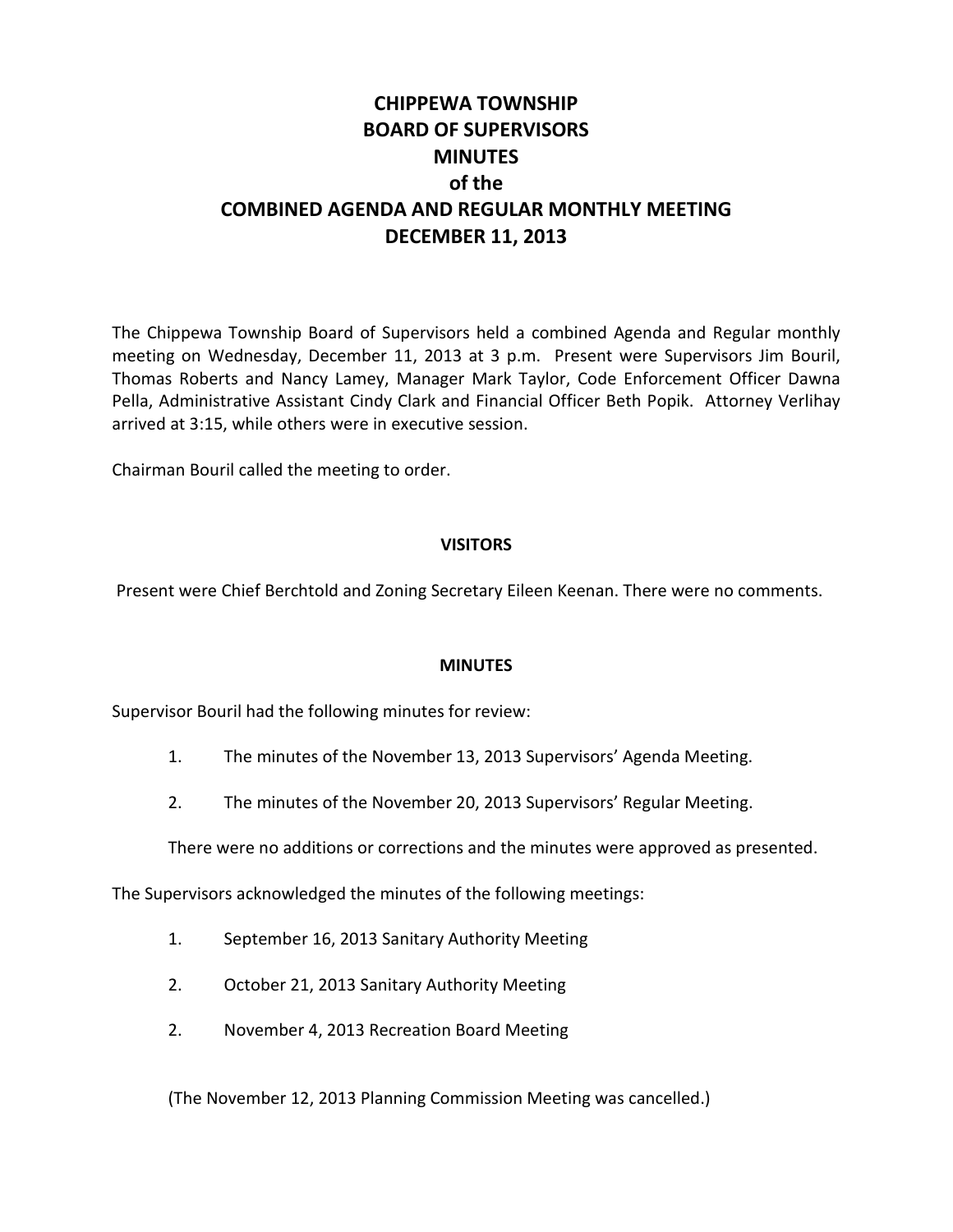## **ITEMS TO BE ACTED ON**

The following item was presented by Township Manager Mark Taylor for action:

1 DeLuca subdivision:

Manager Mark Taylor explained that this is a one-lot subdivision off of George Street. Mr. DeLuca is subdividing Lot # 1 for his son, so his son can build a home. The Manager said that the Planning Commission reviewed this last night and made a recommendation for approval contingent on Mr. Culler's comments. He added that Mr. DeLuca provided Dawna Pella with a mylar at the meeting. Manager Taylor recommended this be approved contingent on Mr. Culler's comments being addressed.

**MR. ROBERTS MOVED TO APPROVE** the subdivision with contingencies. Ms. Lamey seconded the motion and the motion carried.

#### **REPORTS**

Chairman Bouril had the following November reports for review:

- 1. Financial Report
- 2. Police Department Report
- 3. Road Department Report
- 4. Wage Tax/OPT Report
- 5. Real Estate Tax Report
- 6. Zoning Report
- 7. Code Enforcement Officer's Report
- 8. Fire Report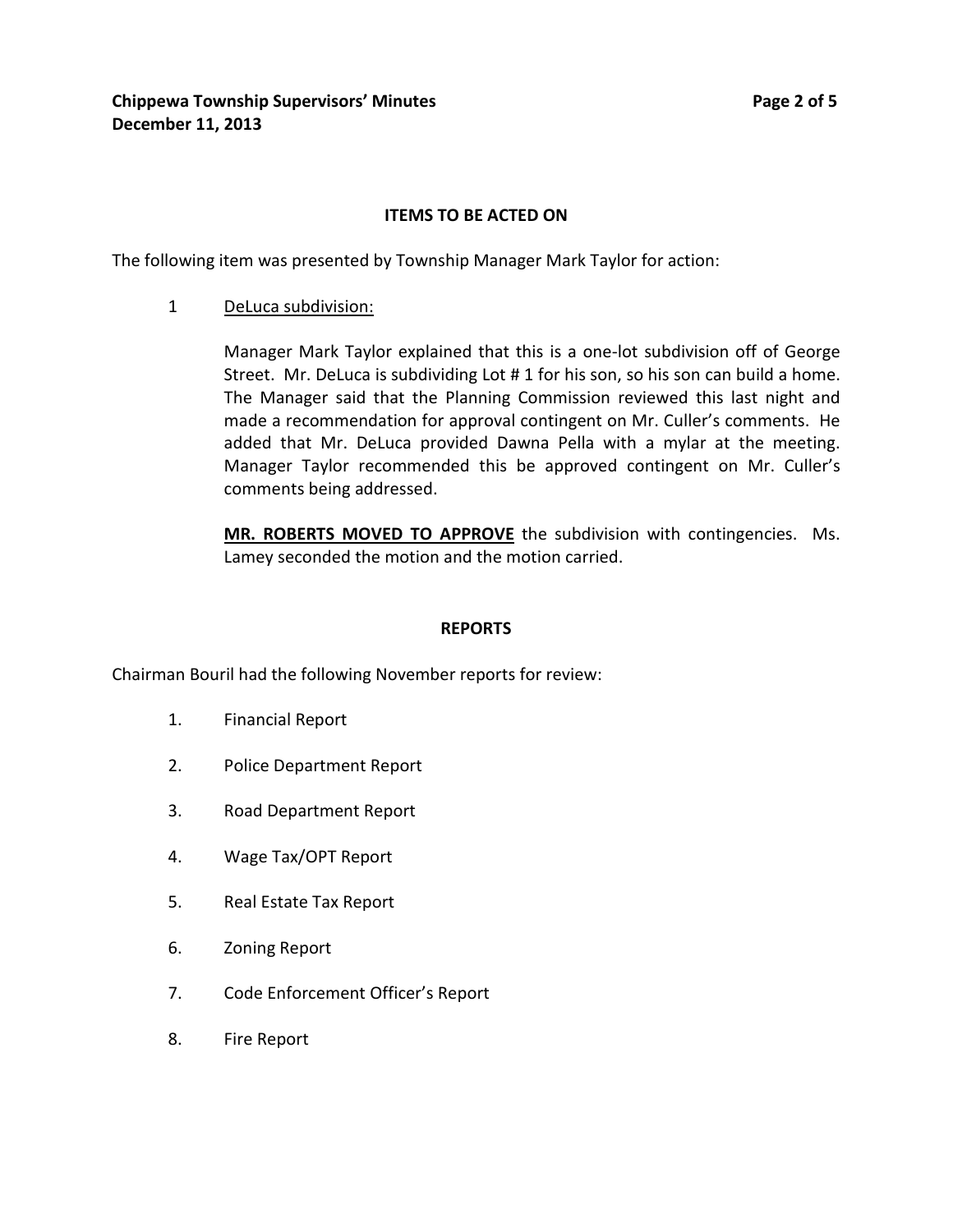## **MANAGER'S REPORT**

Manager Taylor had the following items listed on the agenda for discussion:

1. 2014 MMO amendment:

Manager Mark Taylor gave the Supervisors a copy of the report regarding pension plans as he does every year. With that is the amendment of the MMO. He said after seeing the actual evaluation report there had to be an amendment. He wanted to provide the Supervisors with a revised copy.

2. Garbage exemption letters:

Mr. Taylor received two requests for garbage pick-up exemptions. Supervisors were given copies of the request letters.

A. Carl Taylor, 2182 Darlington Road:

Carl Taylor requested an exemption at his 2182 Darlington Road address because he has a dumpster at his business, located at 543 Elmbrook Road. The business is Carl Taylor and Sons, Inc. The Manager said this is the typical situation where exemptions are usually granted.

**MR. ROBERTS MOVED TO GRANT** Mr. Taylor's request to be given an exemption from mandatory garbage pick-up at 2182 Darlington Road. Ms. Lamey seconded the motion and the motion carried.

B. Gary Gilchrist, 112 Valley Street:

Gary Gilchrist requested an exemption at his 112 Valley Street address because he indicated that he has a business located at 4600 4<sup>th</sup> Avenue in Beaver Falls where he disposes of his trash. But Manager Taylor recommended that the Supervisors table this until he investigates this further. The owner of 4600  $4<sup>th</sup>$  Avenue is not Mr. Gilchrist & the owner said that Mr. Gilchrist does not work for him at the  $4<sup>th</sup>$  Avenue address. Mr. Gilchrist does rent a garage from him, though. Mr. Taylor said this could be a legitimate request for exemption but he wants more time to check into it before the Supervisors make a decision on this.

**MR. ROBERTS MOVED TO TABLE** any decision on Mr. Gilchrist's request until the Manager and Ms. Pella investigate further. Ms. Lamey seconded the motion and the motion carried.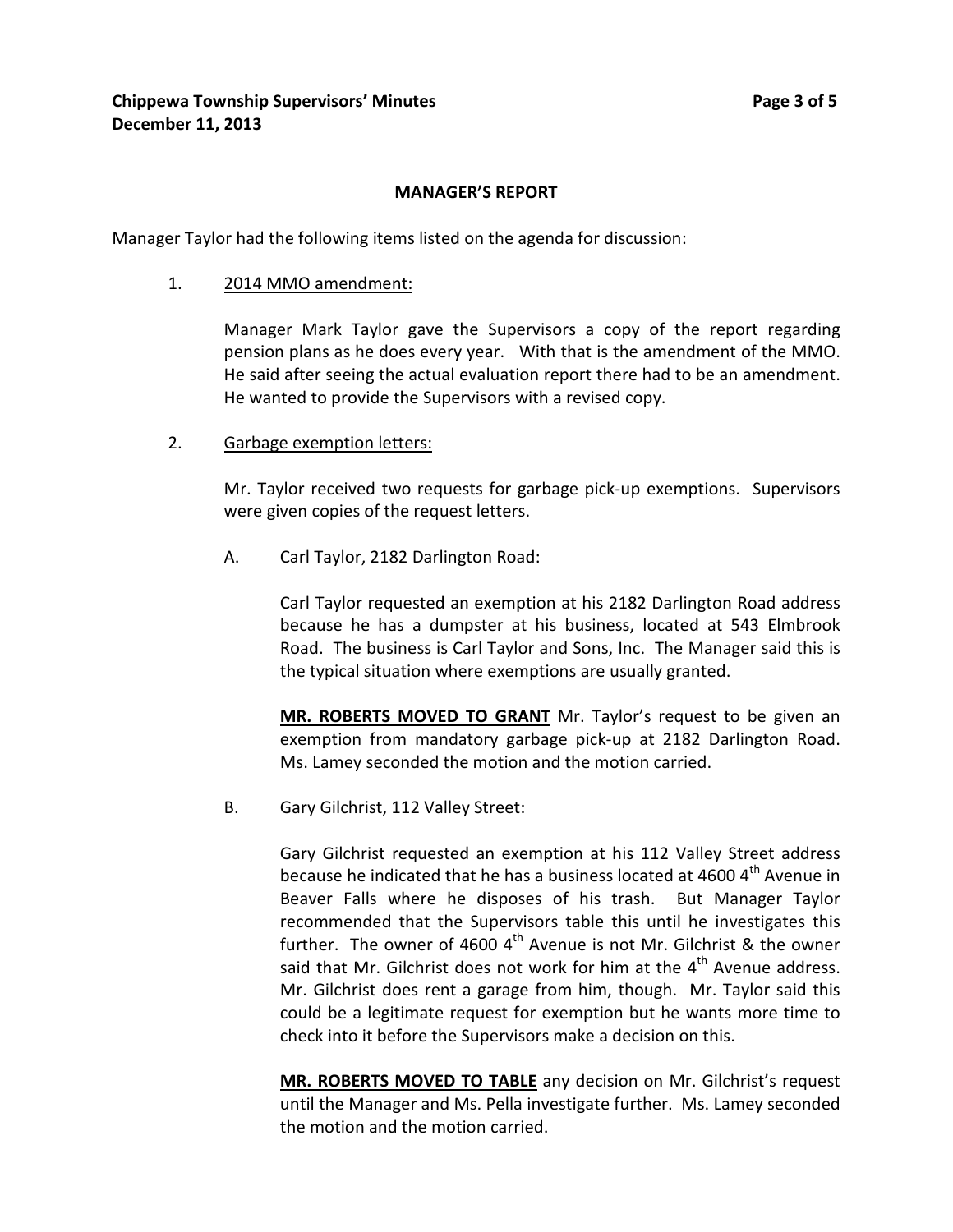## 3. 2015 IRT:

Mr. Taylor said the Township has started the application for the 2015 IRT. He said we are approved for 2014. There will be a phone conference on December  $18<sup>th</sup>$ . Advertising will be done, as part of the application for 2015. Mr. Taylor is working to keep the process moving. The span is for 2014 – 2017.

## 4. Executive Session:

At 3:10, Manager Mark Taylor, the three Supervisors and Chief Berchtold went into executive session for a personnel matter. At 3:15 the Chief left the executive session but the others remained in executive session for an additional 10 minutes.

The executive session ended at 3:25.

Following the executive session, Chairman Bouril explained that the State Police did an audit and they are concerned about security in the Police Department. A recommendation has been made that anyone who has access to the Department without being escorted by Department personnel needs to be fingerprinted and needs to have a background check. The Manager will be looking into this.

## **PAYMENT OF BILLS**

Mr. Bouril had the November 2013 bills for review.

**MS. LAMEY MOVED TO PAY** the November 2013 bills. The motion was seconded by Mr. Roberts and carried.

## **SOLICITOR'S BUSINESS**

None.